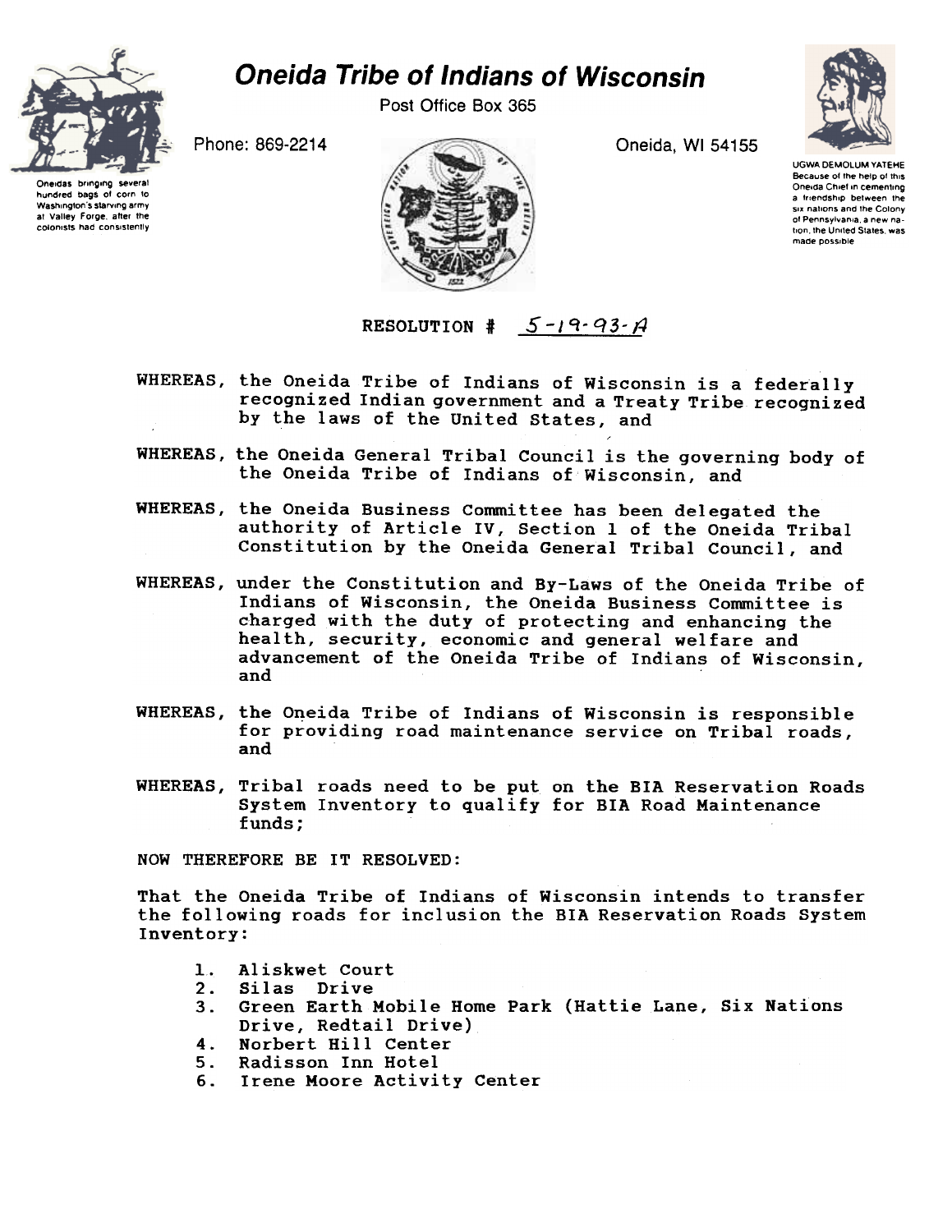page 1 of 2

## PROPOSED ONEIDA RESERVATION ROAD INVENTORY

MAY 13, 1993

1. ALISKWET COURT

approx. 328.98 ft. in length 70 ft. right of way 55 ft. wide road bed asphalt with gravel base gravel shoulders

2. SILAS DRIVE<br>
approx. 628<br>
70 ft. wide<br>
55 ft. wide<br>
asphalt with<br>
gravel shou<br>
3. GREEN EARTH<br>
70 ft. wide<br>
approx. 1,1<br>
55 ft. wide<br>
asphalt with<br>
4. NORBERT HIL<br>
approx.\* 22<br>
asphalt with<br>
55 ft wide<br>
5. RADISSON IN:<br> approx. 628.84 ft. in length 70 ft. wide right of way 55 ft. wide road bed asphalt with gravel base gravel shoulders

GREEN EARTH MOBILE HOME PARK

70 ft. wide right of way approx. 1,100 in length 55 ft. wide road bed asphalt with gravel base

4. NORBERT HILL CENTER

approx.\* 2261 ft. in length asphalt with gravel base 55 ft wide road bed

approx.\* 2737.2 ft in length asphalt with gravel base 55 ft wide road bed

5. RADISSON INN HOTEL<br>approx.\* 2737.2 ft<br>asphalt with gravel<br>55 ft wide road bec<br>6. IRENE MOORE ACTIVI?<br>approx.\* 1834.8 ft.<br>asphalt with gravel<br>70 ft wide access 1 6. IRENE MOORE ACTIVITY CENTER<br>approx.\* 1834.8 ft. in lengt<br>asphalt with gravel base<br>70 ft wide access road approx.\* 1834.8 ft. in length to front door asphalt with gravel base 70 ft wide access road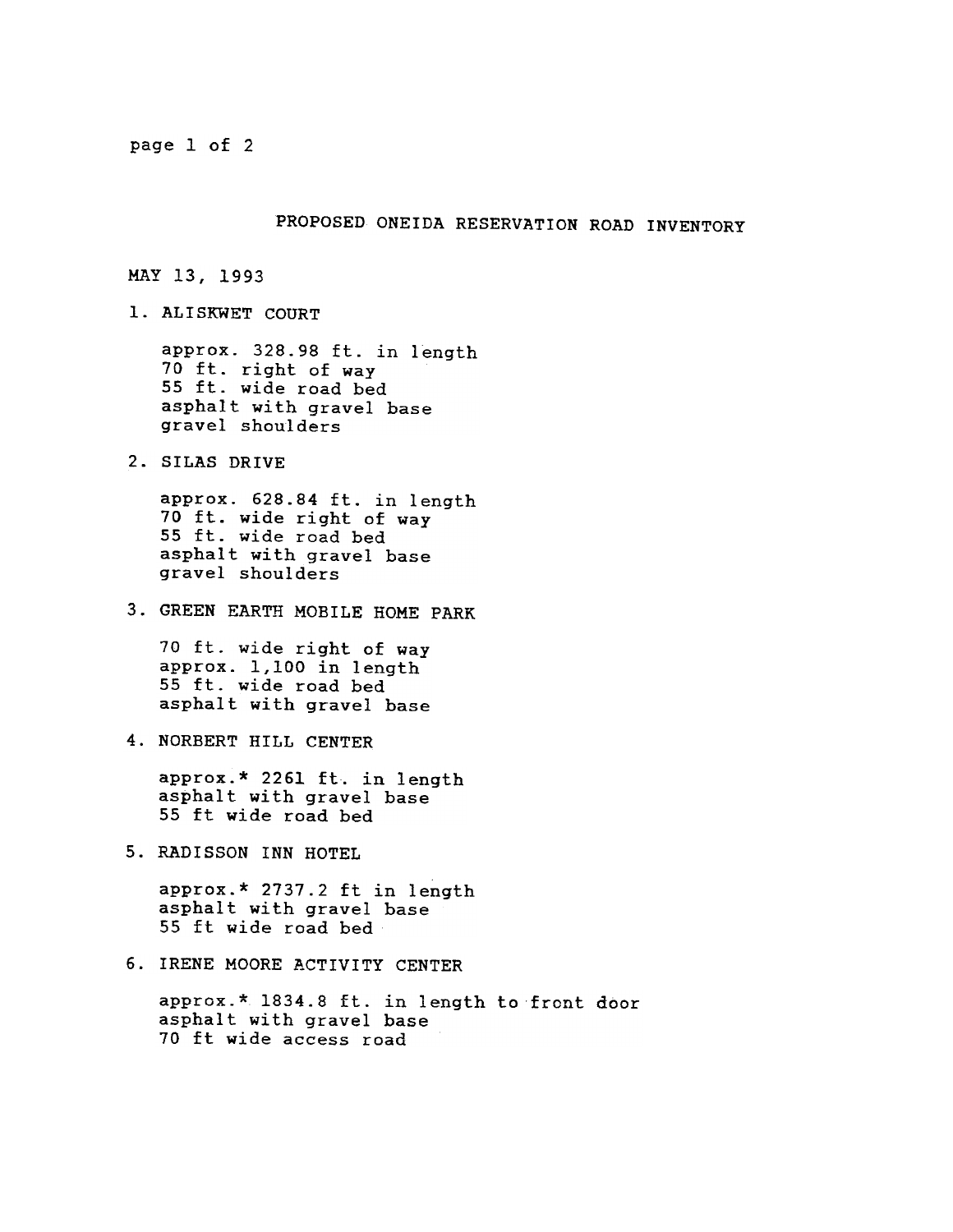page 2 of 2

CASINO ACCESS ROAD (proposed) approx. 2500 ft. in length bituminous surface 55 ft wide road bed 70 ft right of way plans being layed-out PHILLIPSEN SITE (preliminary plan are on file) 8. WATER CIRCLE PLACE (PHILLIPSE)<br>approx. 1225 ft. in length<br>bituminous surface<br>55 ft wide road bed<br>70 ft. right of way<br>9 RED WILLOW PARKWAY (PHILLIPSEN<br>approx 3150 ft. in length<br>55 ft. wide road bed<br>bituminous surface<br>55 approx. 1225 ft. in length bituminous surface 55 ft wide road bed 70 ft. right of way 9 RED WILLOW PARKWAY (PHILLIPSEN) approx 3150 ft. in length bituminous surface 55 ft. wide road bed 70 ft. right of way 10. PRAIRIE DRIVE (PHILLIPSEN) approx. 1175 ft. in length bituminous surface 55 ft. wide road bed 70 ft. right of way VANNIEWENHOVEN PROPERTY

12. ALL FUTURE ROADS IN CONTRUCTION OR PLANNING PROCESS.

\* mileage was determined by automobile speedometer